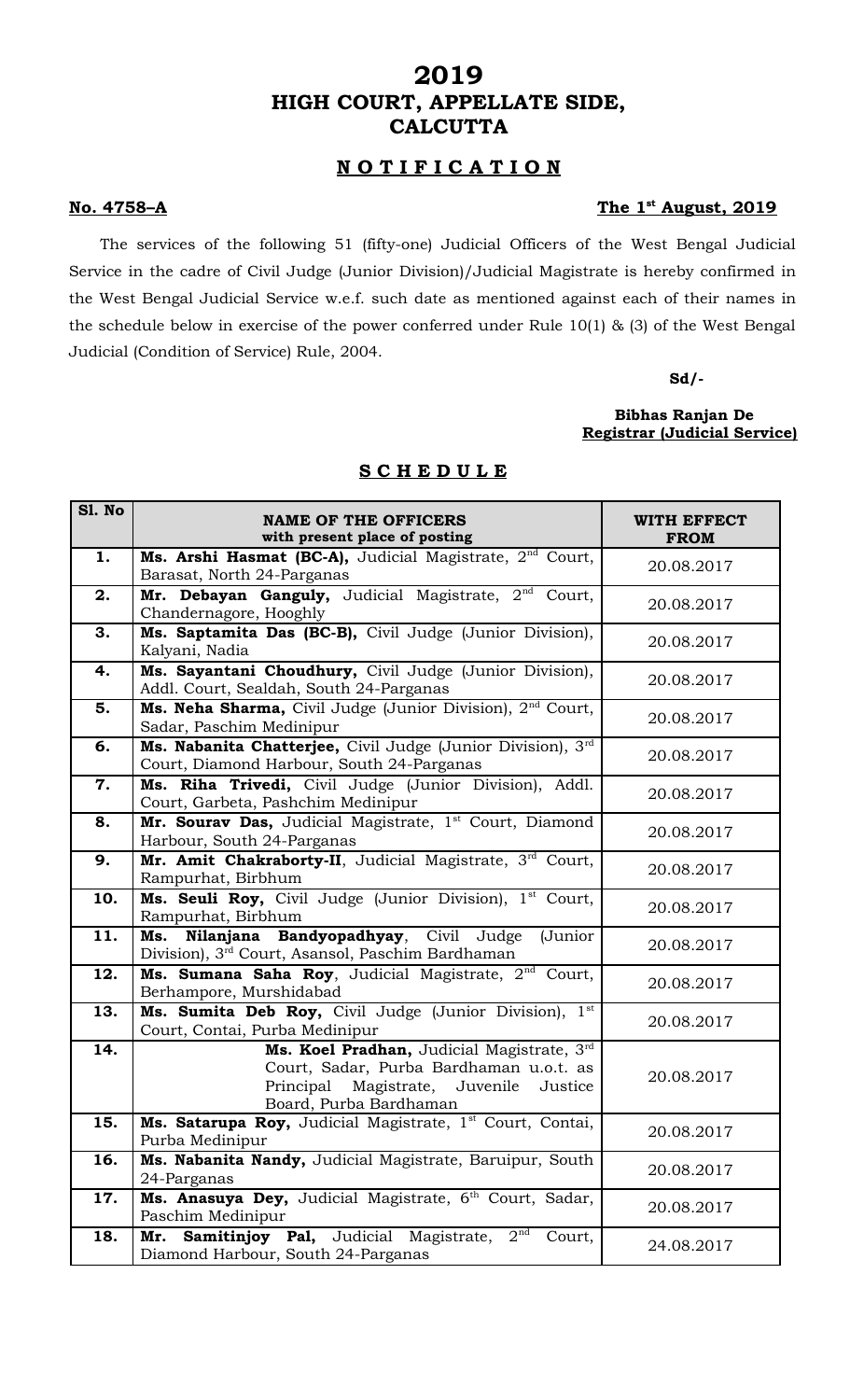| 19. | Ms. Nasrina Parveen, Judicial Magistrate, 2 <sup>nd</sup> Court,<br>Serampore, Hooghly                                                                        | 20.08.2017 |
|-----|---------------------------------------------------------------------------------------------------------------------------------------------------------------|------------|
| 20. | Ms. Bishakha Chaudhury, Civil Judge (Junior Division),<br>Asansol, Paschim Bardhaman                                                                          | 20.08.2017 |
| 21. | Mr. Arindam Chakraborty-II, Civil Judge (Junior Division),<br>1 <sup>st</sup> Court, Chinsurah, Hooghly                                                       | 20.08.2017 |
| 22. | Ms. Sunita Saha, Civil Judge (Junior Division), 2 <sup>nd</sup> Court,<br>Baruipur, South 24-Parganas                                                         | 20.08.2017 |
| 23. | Mr. Subhadip Mitra, Judicial Magistrate, 2 <sup>nd</sup><br>Court,<br>Durgapur, Paschim Bardhaman                                                             | 20.08.2017 |
| 24. | Ms. Yesmin Ara Khatun, Judicial Magistrate, 3rd Court,<br>Sadar. Howrah                                                                                       | 20.08.2017 |
| 25. | Arunima<br>Bhattacharya,<br>Judicial<br>Ms.<br>Magistrate,<br>Gangarampur at Buniadpur, Dakshin Dinajpur                                                      | 24.08.2017 |
| 26. | Ms. Amrita Banerjee, Judicial Magistrate, Kalyani, Nadia                                                                                                      | 20.08.2017 |
| 27. | Ms. Shukti Tapaswi, Civil Judge (Junior Division), 1st<br>Court, Chandernagore, Hooghly                                                                       | 20.08.2017 |
| 28. | Ms. Ranjani Kashyap, Judicial Magistrate, 4th<br>Court,<br>Sadar, Purba Bardhaman                                                                             | 20.08.2017 |
| 29. | Md Jonny Ul Haque Mullick (BC-A), Judicial Magistrate,<br>3rd Court, Tamluk, Purba Medinipur                                                                  | 20.08.2017 |
| 30. | Ms. Suryatapa Mitter, Civil Judge (Junior Division), 1st<br>Court, Uluberia, Howrah                                                                           | 20.08.2017 |
| 31. | Ms. Ritwika Mohanta, Judicial Magistrate, 6th<br>Court,<br>Krishnagar, Nadia                                                                                  | 20.08.2017 |
| 32. | Ms. Prarthana Banerjee, Civil Judge (Junior Division), 2 <sup>nd</sup><br>Court, Arambagh, Hooghly                                                            | 20.08.2017 |
| 33. | Ms. Zeba Perveen (BC-A), Judicial Magistrate, 2 <sup>nd</sup> Addl.<br>Court, Basirhat, North 24-Parganas                                                     | 08.09.2017 |
| 34. | Ms. Ananya Chatterjee, Judicial Magistrate, 3rd Court,<br>Alipore, South 24-Parganas                                                                          | 21.08.2017 |
| 35. | Ms. Sanjukta Bhattacharya, Civil Judge (Junior Division),<br>Addl. Court, Serampore, Hooghly                                                                  | 21.08.2017 |
| 36. | Sk. Jafar Ali (BC-A), Judicial Magistrate, 2 <sup>nd</sup> Court, Katwa,<br>Purba Bardhaman                                                                   | 20.08.2017 |
| 37. | Mr. Sridip Ballav (BC-B), Judicial Magistrate, Bidhannagar,<br>North 24-Parganas u.o.t. as Principal Magistrate, Juvenile<br>Justice Board, North 24-Parganas | 20.08.2017 |
| 38. | Ms. Yozna Lama (ST), Judicial Magistrate, Nabadwip,<br>Nadia                                                                                                  | 24.08.2017 |
| 39. | Ms. Samata Das (BC-B), Civil Judge (Junior Division), 1 <sup>st</sup><br>Court, Tamluk, Purba Medinipur                                                       | 20.08.2017 |
| 40. | Mr. Tapas Laha (BC-B), Civil Judge (Junior Division), 4th<br>Court, Alipore, South 24-Parganas                                                                | 20.08.2017 |
| 41. | Ms. Sangita Roy (SC), Civil Judge (Junior Division), 2 <sup>nd</sup><br>Court, Ranaghat, Nadia                                                                | 20.08.2017 |
| 42. | Mr. Santosh Kumar Sharma (SC), Civil Judge (Junior<br>Division), 6 <sup>th</sup> Court, Alipore, South 24-Parganas                                            | 21.08.2017 |
| 43. | Ms. Ruby Singh (BC-B), Judicial Magistrate, 2 <sup>nd</sup> Court,<br>Ranaghat, Nadia<br>Surname being changed                                                | 24.08.2017 |
| 44. | Ms. Najmus Sahar, Civil Judge (Junior Division), 2 <sup>nd</sup> Court,<br>Chandernagore, Hooghly                                                             | 24.11.2017 |
| 45. | Mollah Mahatab Hossain (BC-A), Judicial Magistrate, 3rd<br>Court, Barrackpore, North 24-Parganas                                                              | 20.08.2017 |
| 46. | Mr. Binod Vishwakarma (SC), Civil Judge (Junior Division),<br>Haldia, Purba Medinipur                                                                         | 21.08.2017 |
| 47. | Md. Samim Alam (BC-A), Judicial Magistrate, 1st Court,<br>Barasat, North 24-Parganas                                                                          | 20.08.2017 |
| 48. | Abdul Hoque, Judicial Magistrate, 3rd<br>Mr.<br>Court,<br>Krishnagar, Nadia u.o.t. as Principal Magistrate, Juvenile<br>Justice Board, Nadia                  | 08.09.2017 |
| 49. | Ms. Sadhana Das (SC), Civil Judge (Junior Division), 1st<br>Court, Sadar, Malda                                                                               | 20.08.2017 |